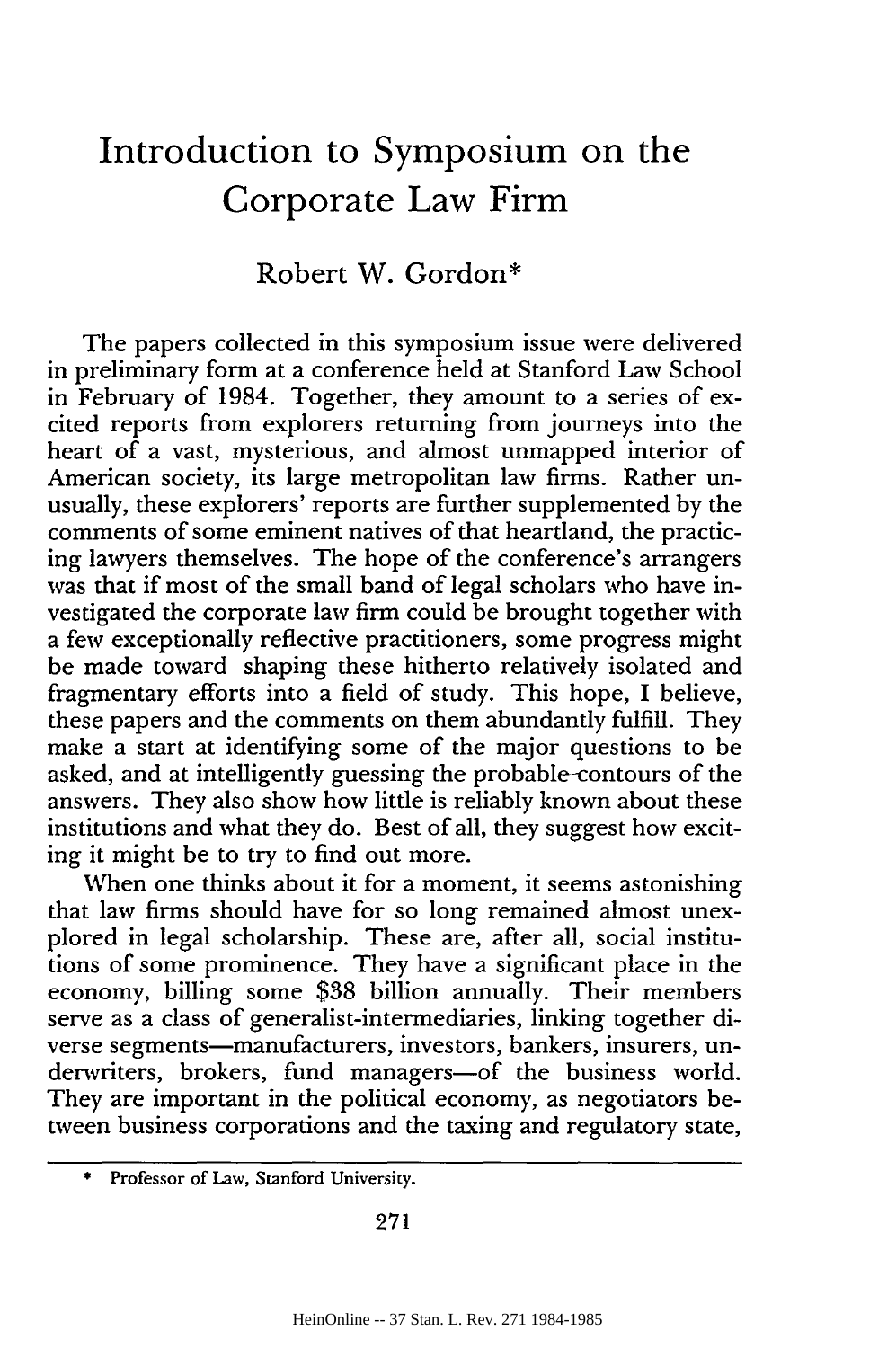and as the primary interpreters to business of the mysteries of bureaucratic government. They have some function (exactly what resists easy description) in the symbolic economy, as producers of the symbols of legality, reassurance to the world that their clients' transactions fit somehow into the framework of social legitimacy. They have a place in the social structure, as a provider of careers (and often considerable wealth) for young people who get high grades at school, and as a means of certifying to their parents and to society arrival into or maintenance of authority, power, and status. They are avenues of mobility into high ranks of business and public office.

At law schools such as Stanford's, law firms are looming, indeed dominating presences in the life of the school, claiming the obsessive and (as it sometimes seems) nearly exclusive attention of almost all the students in the school from the middle of the first year onwards. Yet the legal academy from its inception has on the whole made a determined decision to remain aloof from the institutions where most of its students will spend their careers. We do a reasonably good job preparing our students to become common law judges, and a respectable though not quite so good job preparing them to become legislative and bureaucratic policymakers. Scholars have also performed useful services for students interested in criminal, welfare, family, or personal injury law: Thanks to legal sociologists and anthropologists, a lot of good research now exists about how courts, lawyers, and other legal institutions (for example, welfare bureaucracies, court clerks, and the police) handle the problems that arise in such practices. As far as I know, we have never produced, for teaching purposes, *any* good descriptions, much less scholarly analyses, of what it is that corporate lawyers spend most of their time doing. Without such descriptions, the prospect seems hopeless of accomplishing what law schools (like any other professional schools) ought to be doing: teaching a theoretically informed, critically reflective set of approaches to professional practice tasks.

In recent years, to be sure, writers outside of the academy have been busy tearing off the veils that discreetly screened law firms from vulgar curiosity. I mean of course the writers for such papers as the *American Lawyer* and *National Law Journal,* who have astonishingly contrived to turn corporate practice- which even the lawyers most devoted to it have to admit contains some of the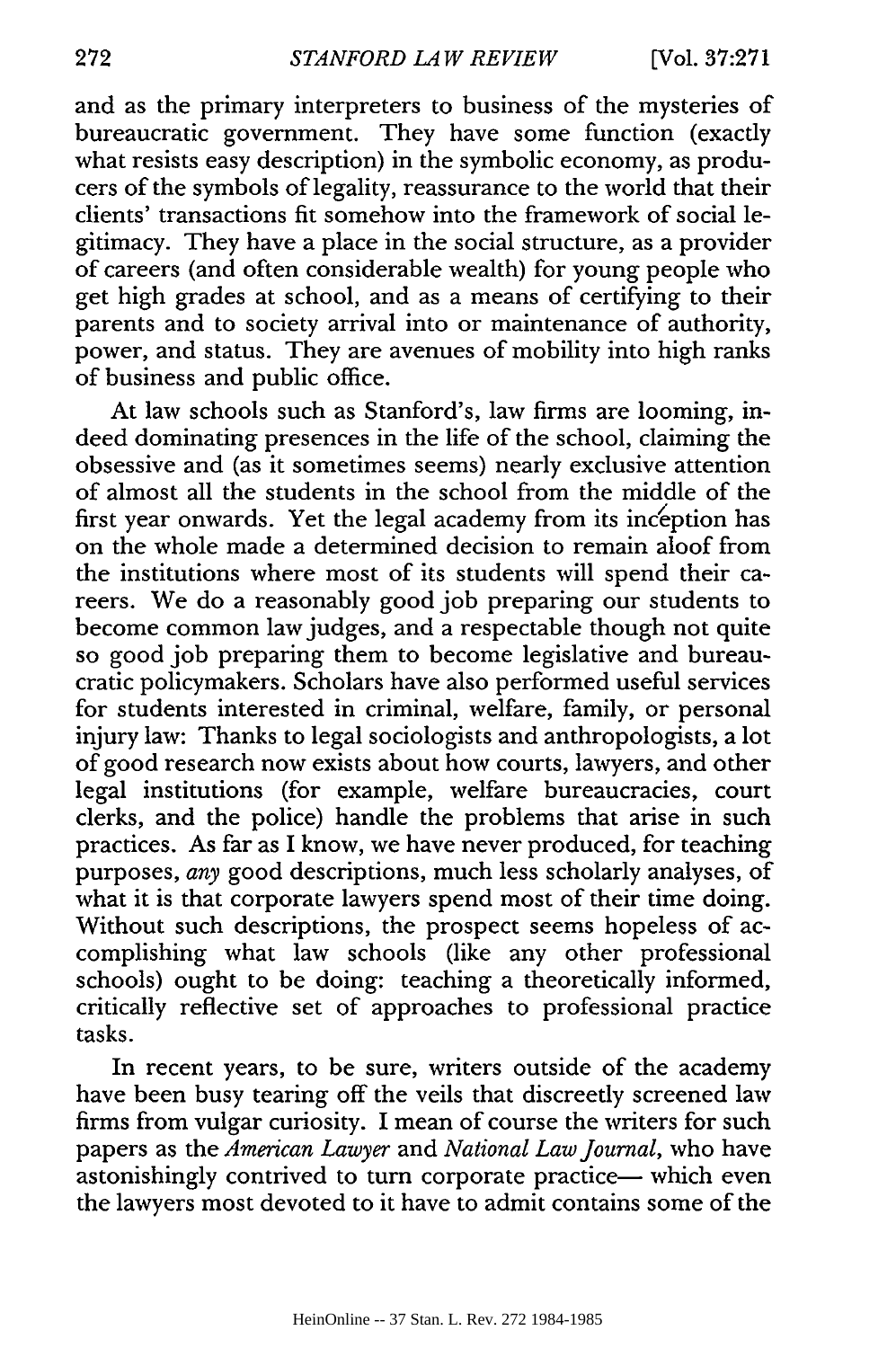world's dullest jobs-into material for gossip columns. They keep track of the suddenly volatile employment and reputational markets of the legal elite: which firms are in hot demand and which are in serious financial trouble, who has triumphed and who has failed in handling a big transaction or litigation, who is splitting with his partners and taking major clients with him, which firms best train and sybaritically indulge their summer clerks, and what everyone gets paid. Sometimes this reporting results in wonderfully thorough, detailed, blow-by-blow accounts of litigation strategy, the negotiations behind a major deal such as the Chrysler bail-out, or the quarrels leading to a client's desertion or firm's dissolution. (The stories collected in James Stewart's *The Partners'* are among the best examples of the genre.) The new legal journalism has its weak points, mostly those inherent in the form: the natural tendencies to dwell on personalities at the expense of structures, to be unable to resist repeating any quotable remark, and to glamorize its subjects sometimes to the point of absurdity.<sup>2</sup> Its exhaustive reporting has nevertheless shrewdly identified-indeed has been the first source anywhere to identify-some of the main causes and symptoms of the current revolution in the organization of corporate firm practice: corporate clients' newly intolerant awareness of high legal costs and consequent decisions to shift much legal business in-house, to spread outside business among several firms, and to be quick to take it elsewhere if dissatisfied; the intense competition for clients, which leads firms to adopt novel techniques to control costs and increase output- pressuring associates to bill more hours, raising the ratios of lower-paid (associates, paralegals) to higher-paid (partners) staff, standardizing routine transactions, converting to capital-intensive technologies and to compensation systems that reward high billings, weeding out unprofitable clients or transactions; the sudden mobility of lawyers among firms that until recently expected their life-long loyalty; and the gradual acceptance of the profit-maximization principle as the guiding norm of firm life.

It is the great merit of this symposium that it tries to give these trends an examination both more sustained and more criti-

**<sup>1.</sup> J.** STEWART, **THE** PARTNERS (1983).

<sup>2.</sup> Stewart, for example, combines a tough-guy muckraker's tone with a star-struck awe at how smart and hardworking the corporate lawyers he writes about are, and how important the deals are that they handle.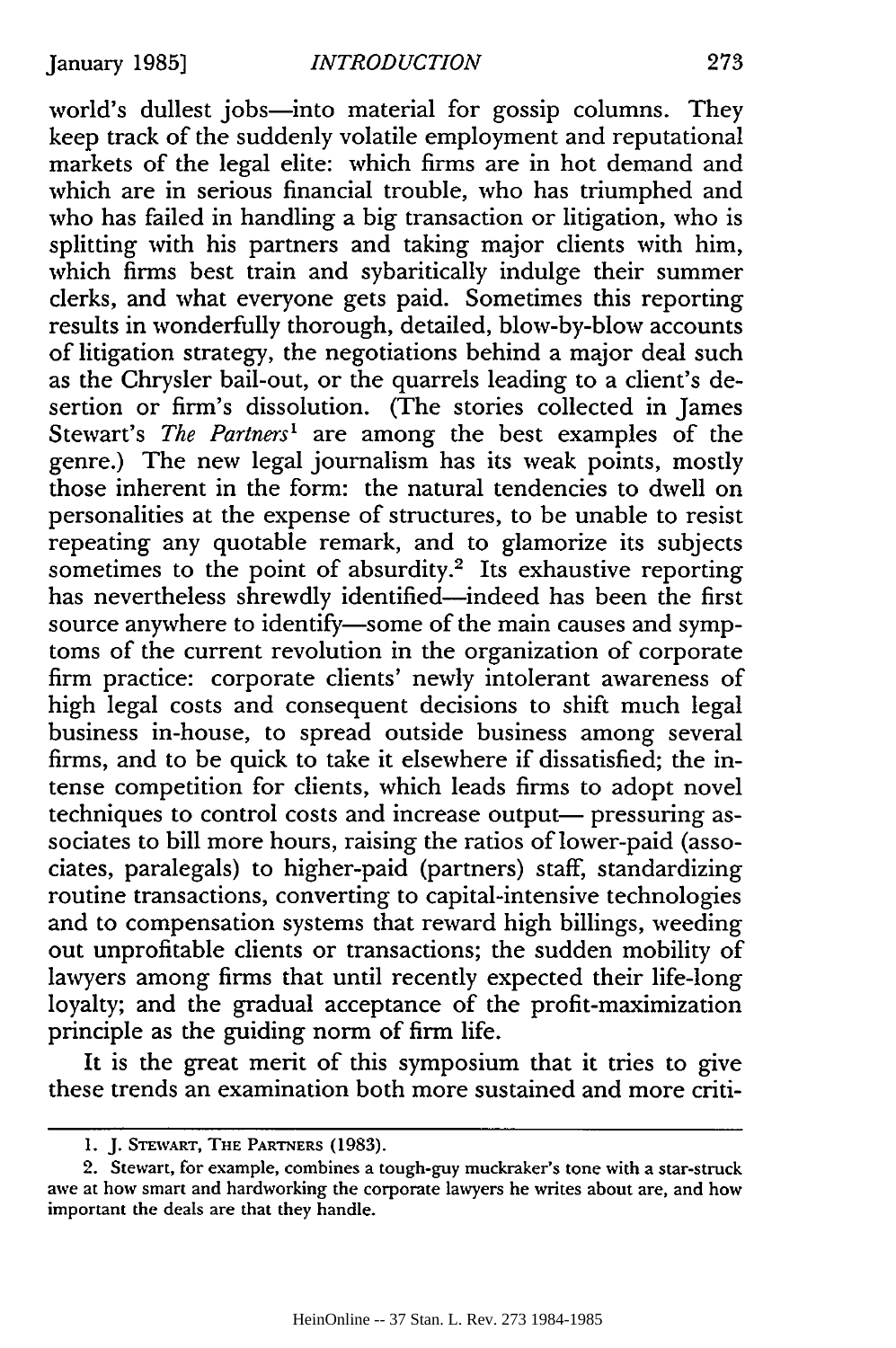cal than the new legal journalism has been able and willing to do. Abram and Antonia Chayes analyze in some detail the novel functions that expanded in-house counsel's office has assumed, and suggest that the shift of functions has unalterably wrested from the outside law firm the capacity to dominate direction of traditional clients' legal affairs. Robert Kagan and Robert Rosen's essay on the social functions of firms, Robert Nelson's study of big-firm-big-client relations, and John Heinz and Edward Laumann's more specialized study of Washington lawyers, are all concerned with the issue of lawyers' "autonomy," that is, with the extent that lawyers are able to influence the conceptualization and preferred solutions to their clients' legal problems: Each arrives at the tentative conclusion that outside lawyers on the whole have neither the opportunity nor the desire to reshape their clients' business or political goals and chiefly confine their role to that of technical execution. Ronald Gilson and Robert Mnookin explore another aspect of the changing organization of practice, that of partner compensation systems; they suggest both economic and cultural explanations for differences in systems, and speculate on the strengths and weaknesses of the different types. In contrast to a journalistic literature that has celebrated the efficiency gains from the new competition in law practice, Deborah Rhode and William Simon point up the darker sides of these changes: the potential for the competitive pressure to make it even more difficult than it has usually been for the bar to cartelize ethical standards (Rhode), and for the aggressive emphasis on profit-maximizing norms to dissipate still further the "Brandeisian" or "progressive" ethic that professionalism entails collegial solidarity in the organization of work and the coordination of private practice with a vision of the public good (Simon).

Taken together, these essays and the comments on them make up a fascinating, if also disturbing, set of portraits of modem practice. They also make us realize how little about this world we really know. Here, for instance, are a few fairly basic questions about corporate lawyers on which very little work offers reliable answers: (1) What does a law firm actually accomplish for its clients, anyway? In a well-known recent speech, Derek Bok has suggested that the answer is often, "Nothing of much social or economic value," that much corporate practice simply wastes corporate assets and educated talent that could be turned to more productive, Japan-shaming purposes. The ques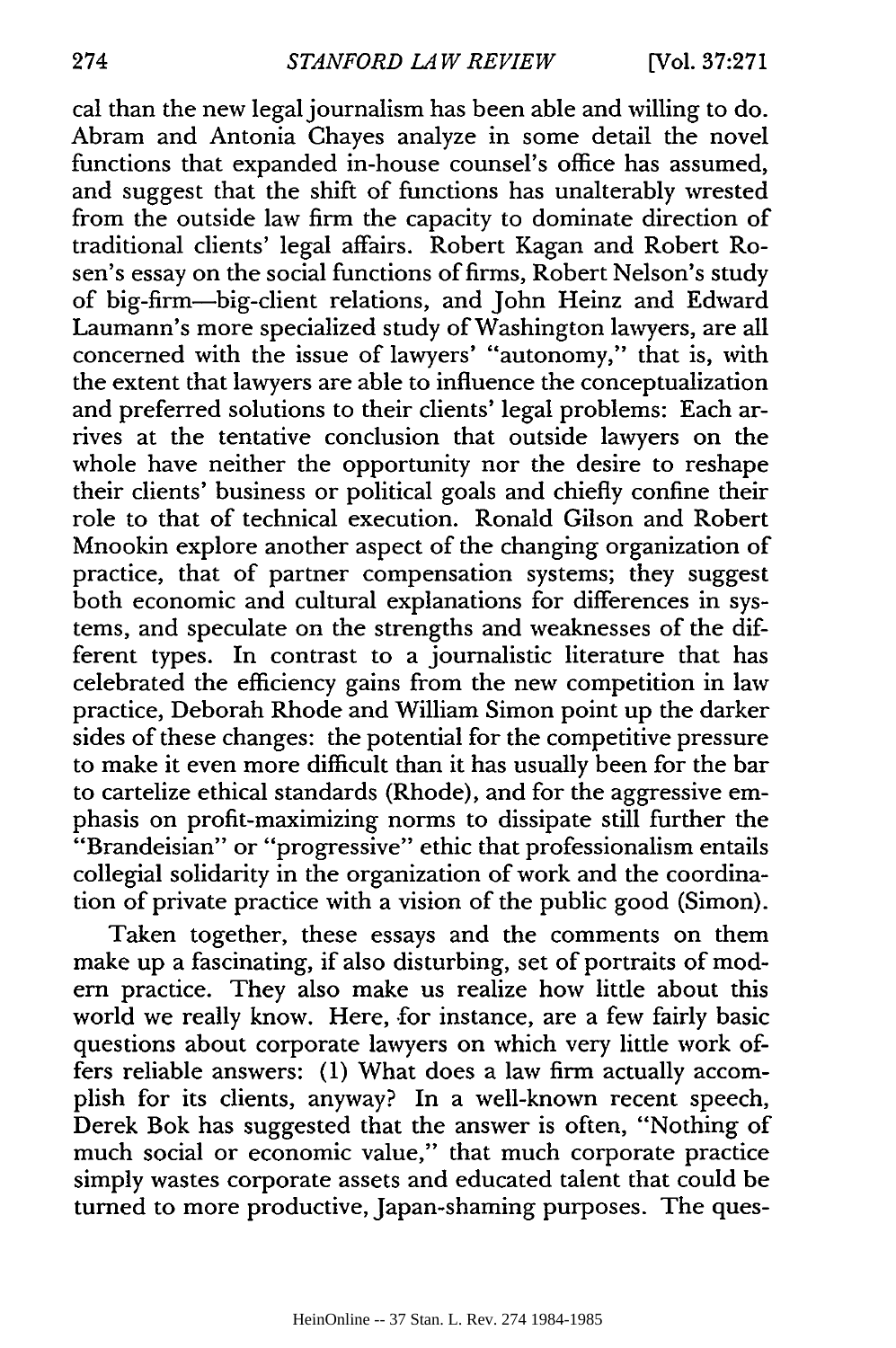tion has real bite because nothing lawyers do is "functionally necessary," since alternative occupations, practices, or institutions are always available as substitutes. Litigation can give way to settlement strategies, simply to "taking one's lumps," or to "nonlegal" dispute-processing forms; the role of lawyers as intermediaries or problem-solvers can be pre-empted by otherslobbyists, tax accountants, title insurance companies, bureaucratic staffs; work calling for a high degree of specialized intellect or judgment can be standardized to be performable by semi-automatic routines. One of the participants in this symposium has recently suggested some ways to think about how business lawyers add value to the transactions they work on, but this is a rare piece of serious work on an issue mostly addressed through clichés and polemics. $3$  (2) What effects does the intermediation of the corporate bar have on the implementation of public policy? One stock answer is that elite lawyers are important agents of the policy goals embodied in law both because they play an active role in helping to formulate those goals and because they educate their clients to the long-run benefits of compliance. A contradictory answer, heard just as often if not more so, is that corporate lawyers systematically frustrate public policy objectives through adversary tactics and technical evasion.4 Quite aside from lawyers' *intended* effects upon regulatory strategies, what are the *unintended* effects-the ways in which the structures and cultures of law practice filter and transform both legal enactments and client's preferences? (3) What do corporate lawyers actually do, besides practicing (in the narrowest sense) law? Traditionally, of course, lawyers have used their practices as home bases for participation in a great variety of political and business ventures. What would one discover if one looked at firms primarily as nodes within networks of political influence, rather than as performers of functional tasks for clients? Might one find, for example, that the new competition for legal business has reduced the tolerance of major firms for partners who use the firms mainly as way-stations for politics or public office? (4) What is the internal sociology of firm practice? What kinds of people are hired; who stays and who leaves; are the old ethnic and gender

**<sup>3.</sup>** Gilson, *Value Creation by Business Lawyers: Legal Skills and Asset Pricing,* 94 **YALE** L.J. 239 (1984).

*<sup>4.</sup> See* Clune, *A Political Model of Implementation and Implications of the Model for Public Policy, Research, and the Changing Role of Law and Lawyers,* 69 **IoWA** L. REv. 47, 98-122 (1983).